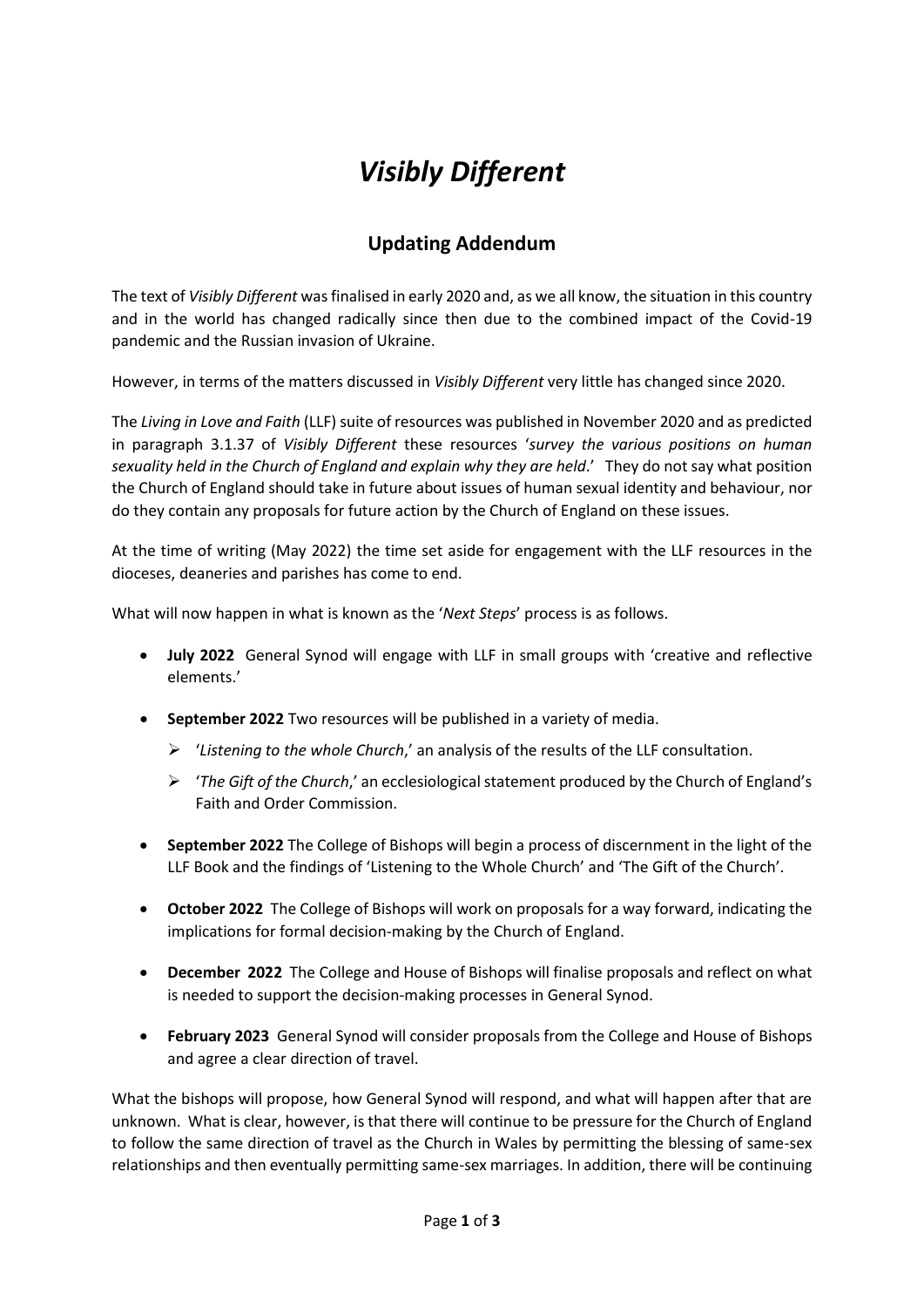pressure to change the discipline set out in *Issues in Human Sexuality* by rescinding the requirement that clergy should not be in sexually active same-sex relationships.

There are also two further developments that need to be noted.

The first is that none of the proposals for the future of the United Methodist Church set out in Appendix 3.2 of *Visibly Different* were adopted by the UMC which has instead proposed a '*Protocol of Reconciliation & Grace through Separation*' under which the UMC as a whole would be free to permit same sex marriages, but conservative churches and ministers would be allowed to retain their churches and pension rights if they left the UMC as a result. This proposal is due to be voted on at the UMC conference in August 2022, but a growing number of conservative churches have already left the UMC without waiting for the result of this vote and a new conservative Global Methodist Church was launched on 1 May 2022.<sup>1</sup>

The second is the proposed introduction by the United Kingdom government of a bill to ban conversion therapy as asked for in the 2017 General Synod vote mentioned in paragraph 3.1.35 of *Visibly Different*. In the Queen's Speech on 11 May 2021 the government declared that it would introduce such a ban, but it then went on to announce a consultation to ensure that a ban would not have '*unintended consequences*,' and that medical professionals, religious leaders, teachers and parents can keep having '*open and honest conversations*.' <sup>2</sup> Following this consultation and a double U turn on 31 March 2022 the government reiterated that it would introduce a bill to ban conversion therapy in the case of everyone under 18 and those over 18 who did not give their free consent to it, but that the ban would apply only in relation to sexual orientation and not to issues of gender identity. The government duly included a proposal for such a bill in the Queen's Speech on 11 May 2022.

We do not know what the details of the bill will look like and what effect they would have on Christian ministry and the free exercise of the Christian faith in general. In a letter to the Evangelical Alliance on 27 March 2021 the Prime Minister wrote:

*I do, however want to reassure you that I take freedom of speech and freedom of religion very seriously. As the Government made clear in 2018, when we first made our commitment to end conversion therapy, we will continue to allow adults to receive appropriate pastoral care (including prayer), in churches and other regions settings, in the exploration of their sexual orientation or gender identity. Like you, I do not want to see clergy and church members criminalised for normal non coercive activity*. 3

What is unclear is to what extent any future legislation will honour this commitment.<sup>4</sup>

<sup>1</sup> 'Why Congregations Aren't Waiting to Leave the United Methodist Church,' Christian Today 16 July 2021 at https://www.christianitytoday.com/news/2021/july/umc-leave-church-methodist-split-lgbtconference-protocol.html. and 'Global Methodist Church' at [https://globalmethodist.org/.](https://globalmethodist.org/) 

<sup>&</sup>lt;sup>2</sup> BBC News, 'What is conversion therapy and when will it be banned?' 11 May 2021 at https://www.bbc.co.uk/news/explainers-56496423.

<sup>3</sup> Letter from Mr Boris Johnson to Mr Peter Lynas, 27 March 2021 at https://www.eauk.org/assets/files/downloads/Boris-Johnson-letter-of-response.pdf

<sup>4</sup> For information on the this issue see the Christian Institute's Let Us Pray website at [https://letuspray.uk/.](https://letuspray.uk/)